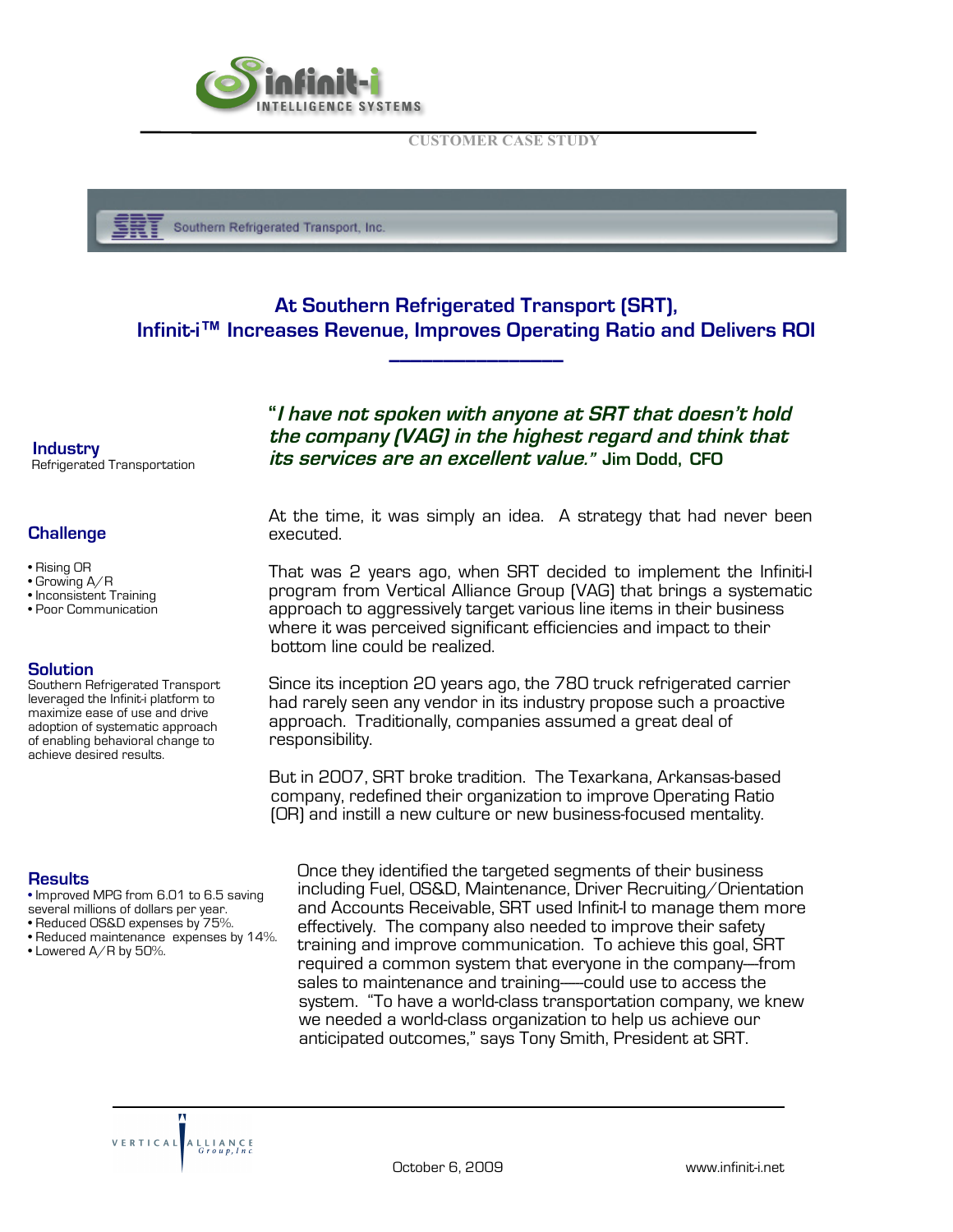## **Creating a Customized, Process-Oriented Solution**

At first, SRT deployed an on-premise, client/server solution relying on strictly training videos in hopes of attaining that vision. Not only did the company find it difficult and expensive to implement, it also discovered that the traditional method of invoking behavioral change was unsuccessful. The complexity of this system resulted in poor user adoption, and the company's investment turned sour.

"This traditional approach was counterintuitive to our requirements," Dodd explains. "Our goal was 'no IT support.' We needed something user-friendly, something that anyone in the company could use self-sufficiently."

Jim Dodd has provided the following report on the success achieved through the use of the *Infinit-i <sub>tm</sub>* Intelligence System in addressing the targeted segments of SRT's business.

**Jim Dodd**: "After review of our financial information and several conversations with departmental managers, we have agreed on the following savings that we all believe Vertical Alliance Group, Inc. (VAG) and the *Infinit-i tm* system was integral in achieving. I have not spoken with any one at SRT that doesn't hold the company (VAG) in the highest regard and think that its services are an excellent value:"

The following is a summary of the areas addressed.

**… SRT to improve its average miles per gallon from 6.01MPG at the beginning of 2008 to over 6.5 MPG currently.**

**Improvement in MPG: Jim Dodd:** "SRT created and established several programs to improve its fuel efficiency and cost. These actions have been instrumental in allowing SRT to improve its average miles per gallon from Specifically, SRT created educational videos designed to coach drivers on proper tire pressure monitoring, idling percentages, and the necessity for using SRT approved fuel stops. SRT created a video featuring one of their top "MPG" drivers who passed on his fuel saving driving techniques. The Infinit- $i$ <sub>tm</sub> platform allowed SRT to implement these training processes quickly and then monitor the training activity to ensure that all drivers had successfully completed the training."

**… allowed SRT to reduce its OS&D expense by \$.08/ mile driven in 2009 from 2008. This has produced a dollar reduction of over 75% for OS&D expenses.**

**O S & D: Jim Dodd**: "The formalization of our OS&D process and procedures including the proper checking and reporting of temperature controlled shipments, the increased effort to properly secure the freight and an enhanced monitoring of OS&D incidents has allowed SRT to reduce its OS&D expense by \$.08/ mile driven in 2009 from 2008. This has produced a dollar reduction of over 75% for OS&D expenses." SRT, once again created custom content to address OS&D. A training module on "pulping the product" was created to teach drivers the proper way to check and report temperature controlled shipments. SRT also created a custom video to show drivers proper cargo securement and how to utilize the protective device used to secure locks.